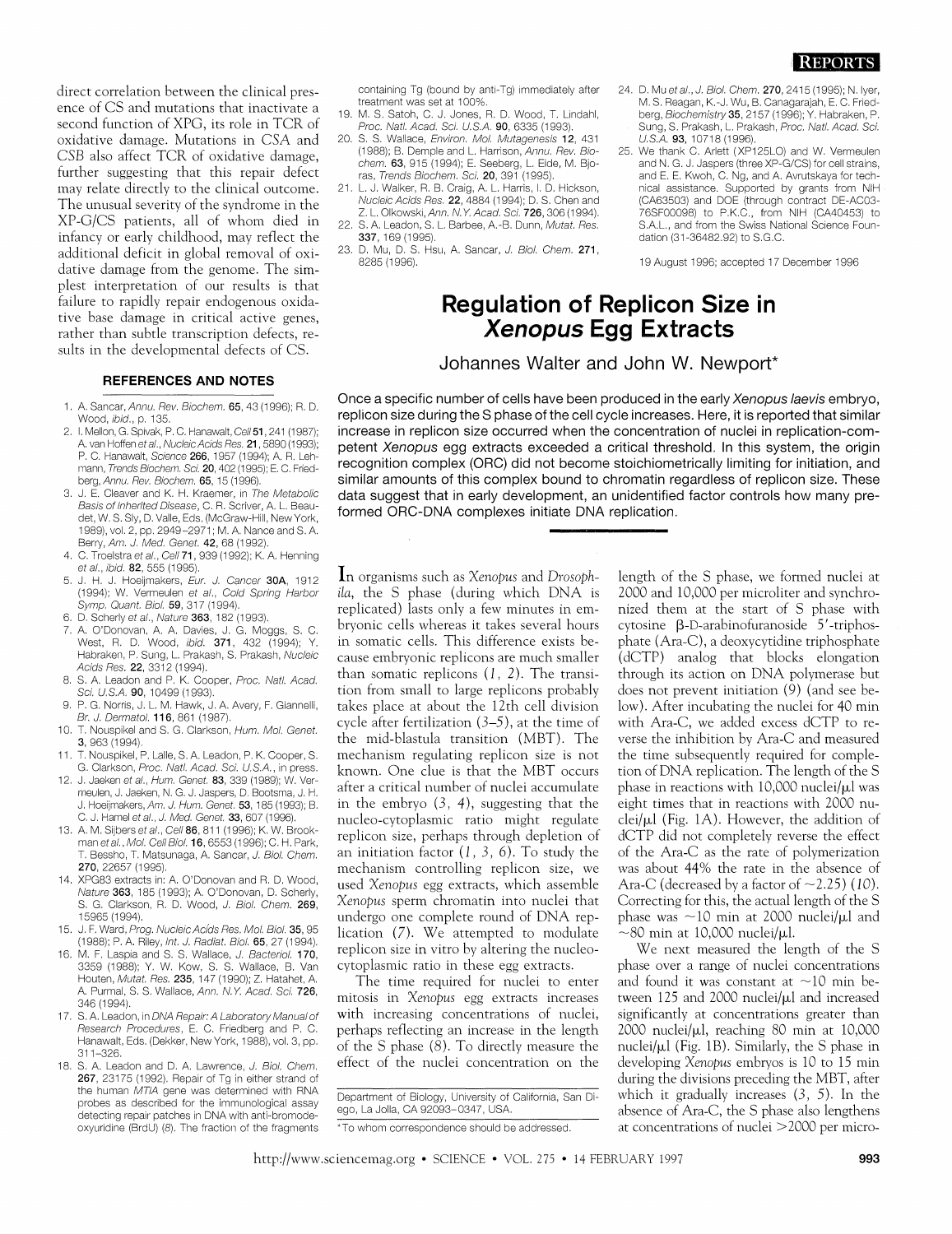liter (Fig. 1B). However, although origins of replication initiate synchronously within individual nuclei, asynchrony in the time at which individual nuclei enter S phase in the absence of Ara-C  $(11, 12)$  led to a 10- to 20-min overestimate of the length of the S phase (Fig. 1B).

To test whether the increase in the length of the S phase was due to a slower rate of elongation by the replication fork, we monitored the movement of replication forks at different concentrations of nuclei by analyzing nascent replication products formed after release from Ara-C arrest (Fig. 2A). The rate of elongation was the same from 125 to 10,000 nuclei/yl (Fig. 2B) (10). Similar rates of elongation have been observed in *Xmpus*  eggs and somatic cells (1, 2).

S phase could lengthen at high nuclei



tions of nuclei and the effect of the cdk2-cyclin E kinase inhibitor Cipl on DNA replication. Sperm chromatin was mixed with egg extract in the presence of 200 µM Ara-C (23). After 40 min, 1 mM dCTP was added and replication measured at **ap**propriate times. Squares, 2000 nuclei/µl; diamonds, 10,000 nuclei/ $\mu$ I; circles, 10,000 nuclei/ $\mu$ I and 240 nM His-tagged Cipl (24) added 10 min before addition of dCTP; triangles, 10,000 nuclei/ $\mu$ I and 240 nM His-Cipl added 10 min before addition of the sperm. Density substitution experiments with bromodeoxyuridine triphosphate (7) verified that replication at all nuclei concentrations was semiconservative (10). (B) Titration of nuclei. The length of S phase was defined as the time required for 90 to 95% of the DNA to be replicated, and this value was plotted against nuclei per microliter on a logarithmic scale. Squares, S phase measured in the presence of Ara-C as in  $(A)$  and divided by 2.25 to correct for the effect of Ara-C; diamonds, S phase measured in the absence of Ara-C:

concentrations if origins of replication fired in a temporally staggered fashion throughout the S phase, as is the case in somatic cells (13). To test this idea, we used Cip1, a protein that blocks initiation by inactivating the cdk2 cyclin E kinase (14). When nuclei were synchronized with Ara-C, replication forks moved on average 200 base pairs (bp) from the point of initiation in 40 min (Fig. 2A, lanes 1,6, and 11). When Cipl was added at this time, it rapidly entered nuclei and inactivated cdk2-cyclin E  $(15)$ . If origins fire in a staggered fashion during the S phase, then the addition of Cip1 at this time should reduce the total amount of replication observed. Instead, we found that the addition of Cip1 had little effect on the rate and final amount of replication at 1000 and 10,000 nuclei/ $\mu$ l (Fig. 1A) (10). Therefore, the longer S phase observed at high concentrations of nuclei is not due to staggered initiation of individual DNA replication origins.

的。""我们的人们,我们的人们也不能在这里,我们的人们的人们,我们也不能在这里,我们也不能在这里,我们也不能会在这里,我们也不能会在这里,我们的人们的人们,我们也

The increase in the length of the S phase could also reflect an increase in the average size of the replicons, and this we found to be the case. In the first 8 min after the release from Ara-C inhibition, replication forks had

from 2000 to 10,000 nu-<br>clei/ $\mu$ l, and fewer initia $c$ lei/ $\mu$ l, and fewer initia-<br>tions occur per nucleus above 2000 nuclei/µl. Replication was per-Formed as in Fig. 1A, and  $4 - 4$ formed as in Fig. 1A, and  $4 - 4$ <br>samples were removed at  $$ samples were removed at<br>
2-min intervals starting at<br>
the time of dCTP addition. the time of dCTP addition. DNA from equivalent  $_{1-}$ numbers of nuclei was analyzed on a denaturing 0.5 agarose gel (25). (B) The relative amount of radioactivity along a line placed dle of lanes 2, 5, 12, and

moved the same average distance in extracts containing 2000 to 10,000 nuclei/ $\mu$ l (Fig. 2). As initiation is not temporally staggered, replicons must be about eight times as large in 10,000-nuclei/ $\mu$ l reactions as in 2000-nuclei/ µl reactions to account for the difference in the time subsequently required to complete replication (Fig. 1B). Given an average polymerization rate of 164 bp/min (16), an average replicon would be 7.2 kb at 2000 nuclei/  $\mu$ l, which is in agreement with the estimated 7- to 12-kb replicons observed in vivo before the MBT  $(2, 11)$ . At 10,000 nuclei/ $\mu$ l, in vitro replicon size averages 59 kb (16); replicon size in somatic cells is estimated to be 170 kb (I).

If replicon size increases, the number of initiations and thus the number of nascent replication products synthesized after release of Ara-C inhibition should decrease. Accordingly, we found that increasing the concentration of nuclei above 2000 per microliter resulted in a decrease in the number of nascent replication products synthesized per nucleus (Fig. 2A), whereas at concentrations below 2000 nuclei/ $\mu$ l, the number of nascent products per nucleus was con-



15 of (A) was measured (Phosphorlmager) and plotted as a function of molecular size in kilobases. Graphs were adjusted to have similar amplitudes.

**Fig. 3.** About 6% of the ORC in an egg extract is required to replicate 2000 nuclei/ pl. DNA replication of 2000 nuclei/μl was<br>assayed in XORC2-depleted unfraction-<br>ated egg extracts containing different **a** assayed in XORC2-depleted unfraction-<br>ated egg extracts containing different and<br>amounts of mock-depleted extract (26):<br>open circles, 0% mock-depleted; shaded are<br>circles, 0.5% mock-depleted; shaded areas<br>squares, 2% mockated egg extracts containing different 8 **2 75**  amounts of mock-depleted extract (26): open circles, 0% mock-depleted; shaded .E<br>circles, 0.5% mock-depleted; shaded E<br>squares, 2% mock-depleted; triangles, p circles, 0.5% mock-depleted; shaded squares, 2% mock-depleted; triangles, **5: J <sup>25</sup>** 6% mock-depleted; open squares, 15% & mock-depleted; and diamonds,  $100\%$ <sup>2</sup> mock-depleted; and diamonds, 100%<br>
mock-depleted. Adding back membrane-<br>
free cytosol to the XORC2-depleted ex-<br> **Time (min)** 



tract instead of mock-depleted unfractionated extract gave similar results. (Inset) A 1-µI sample of ORC-depleted extract (lane 1), 0.01  $\mu$  of undepleted extract (lane 2), 1  $\mu$  of undepleted extract (lane 3), and 1  $\mu$ I of mock-depleted extract (lane 4) were immunoblotted with antiserum to XORC2. Open arrow, XORC2 signal; closed arrow, immunoglobulin G released from the beads used for depletion.